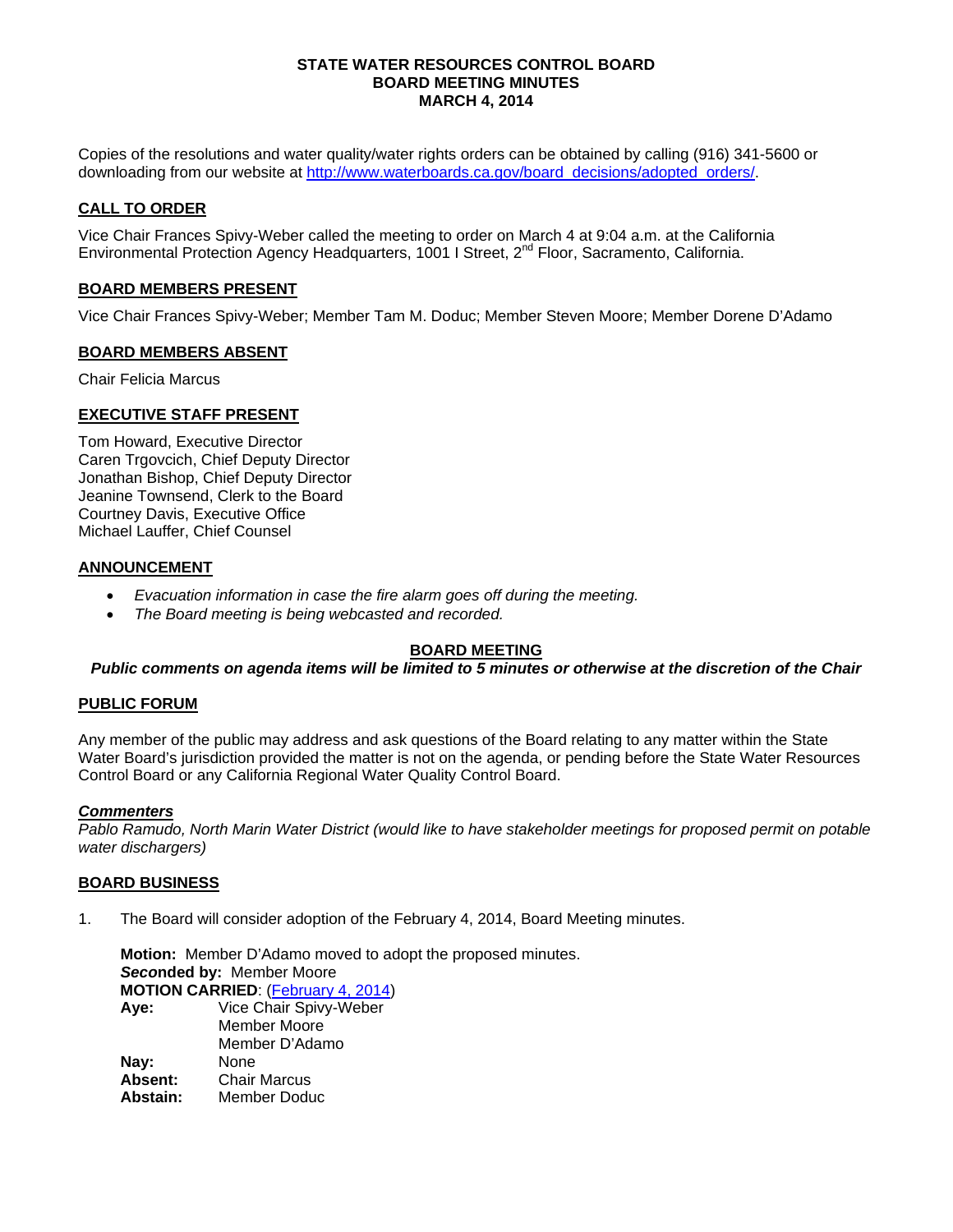#### 2. Board Member Report.

#### *Board Member D'Adamo*

- *Spoke on a panel at the Tulare International Ag Expo, also known as the Farm Show.*
- *She and Chair Marcus visited the Inland Empire Utility District and took a tour of the Chino Basin.*

#### *Board Member Moore*

- *Met with members of the Low Impact Development Initiative from the Central Coast Regional Water Board to discuss pre-project sites and how to complete multiple benefit projects.*
- *Along with Chair Marcus and Chief Deputy Director Caren Trgovcich, toured the Paso Robles Groundwater Basin area. They met with stakeholders to hear different perspectives on groundwater management challenges and trying to form a water district to manage their water resources. They also toured a green street project in Paso Robles.*
- *He and Chair Marcus toured the North Coast Region, and along with Gita Kapahi met with North Coast Tribal Nations representatives at an event hosted by the Pomo Indians. They updated the tribes on State Water Board activities and received feedback from the tribal nations on establishing beneficial uses.*

## *Board Member Doduc*

 *She and Vice Chair Spivy-Weber attended the Southern California Water Committee- Stormwater Work Group held in Los Angeles County. They were able to tour the operation center that was up and running due to the previous storm where they were able to capture 100% of the runoff.*

## *Vice Chair Spivy-Weber*

- *Her first meeting as a member of the Drinking Water Advisory Group with the California Department of Public Health dealt with advising scientists and the department on whether or not direct potable reuse is feasible.*
- *Spoke at the Urban Water Institute in Palm Springs on Recycled Water.*
- *Spoke at a meeting in Southern California for the Council for Watershed Health on Climate and Adaptation.*

# **UNCONTESTED ITEMS\* (Items 3-6)**

\*3. Consideration of a proposed Resolution for project placement on the [Water Recycling Funding Program](http://www.waterboards.ca.gov/board_info/agendas/2014/mar/030414_3_with_draft_res.pdf)  [\(WRFP\) Competitive Projects List, and Authority for the Deputy Director of the Division of Financial](http://www.waterboards.ca.gov/board_info/agendas/2014/mar/030414_3_with_draft_res.pdf)  Assistance to execute a [WRFP grant agreement for the Inland Empire Utilities Agency, Central Area](http://www.waterboards.ca.gov/board_info/agendas/2014/mar/030414_3_with_draft_res.pdf)  [Recycled Water Project: Wineville Recycled Water Pipeline Extension; WRFP Project No. 3849-030.](http://www.waterboards.ca.gov/board_info/agendas/2014/mar/030414_3_with_draft_res.pdf)

**Motion:** Member Doduc moved to adopt the proposed Resolution. *Seco***nded by:** Member Moore **MOTION CARRIED**: [\(Resolution No. 2014-0010\)](http://www.waterboards.ca.gov/board_decisions/adopted_orders/resolutions/2014/rs2014_0010.pdf) **Aye:** Vice Chair Spivy-Weber

|          | Member Doduc        |
|----------|---------------------|
|          | Member Moore        |
|          | Member D'Adamo      |
| Nay:     | None                |
| Absent:  | <b>Chair Marcus</b> |
| Abstain: | None                |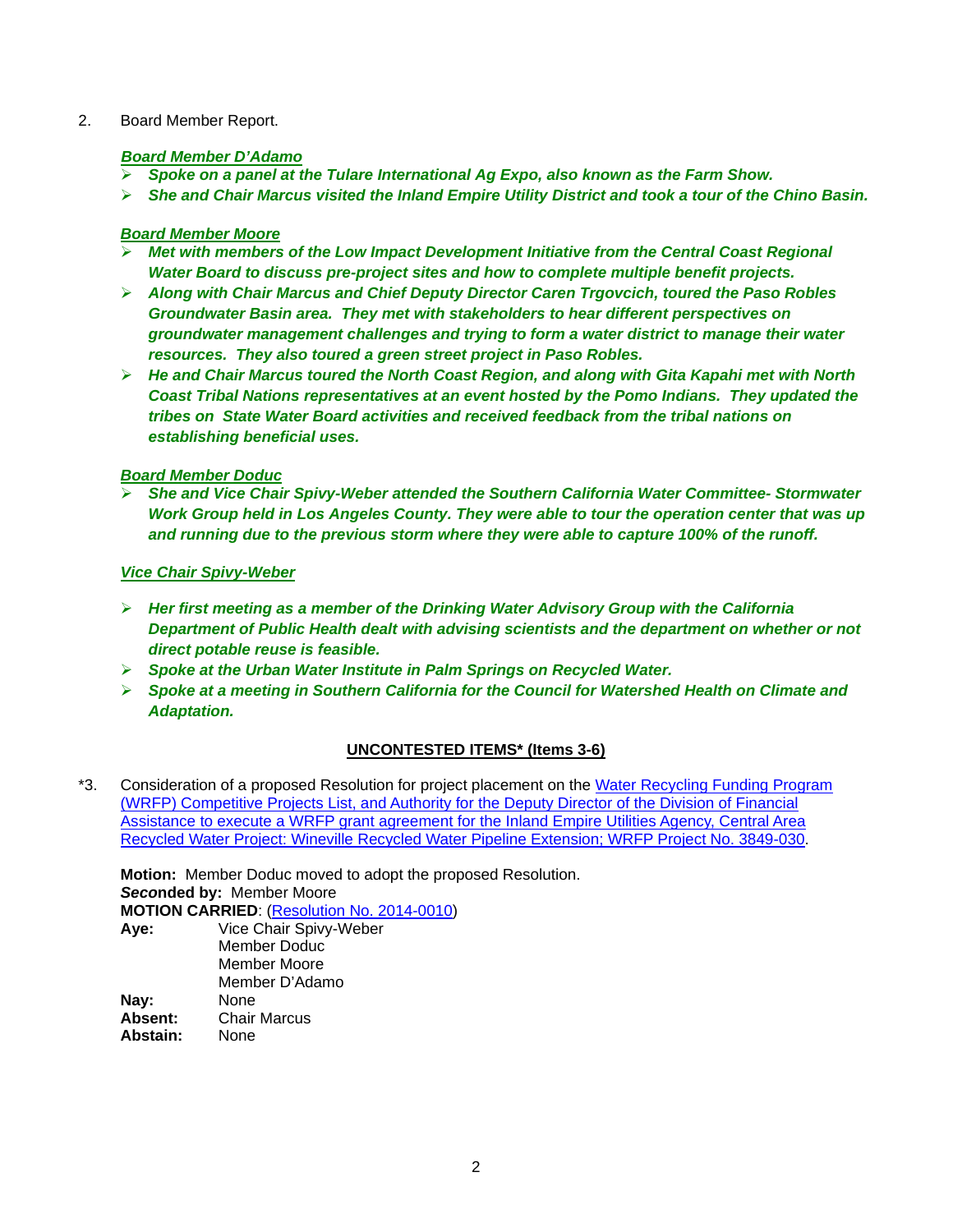\*4. Consideration of a proposed Resolution to allocate funds from the [Cleanup and Abatement Account to the](http://www.waterboards.ca.gov/board_info/agendas/2014/mar/030414_4_with_draft_res.pdf)  [Lahontan Regional Water Quality Control Board and to authorize the Executive Director or Designee to](http://www.waterboards.ca.gov/board_info/agendas/2014/mar/030414_4_with_draft_res.pdf)  [execute an Interagency Agreement between the US Geological Survey and Lahontan Water Board to](http://www.waterboards.ca.gov/board_info/agendas/2014/mar/030414_4_with_draft_res.pdf)  [investigate background levels of chromium in the Hinkley Valley.](http://www.waterboards.ca.gov/board_info/agendas/2014/mar/030414_4_with_draft_res.pdf)

**Motion:** Member Doduc moved to adopt the proposed Resolution. *Seco***nded by:** Member Moore

**MOTION CARRIED**: [\(Resolution No. 2014-0011\)](http://www.waterboards.ca.gov/board_decisions/adopted_orders/resolutions/2014/rs2014_0011.pdf)

| Aye:     | Vice Chair Spivy-Weber |
|----------|------------------------|
|          | Member Doduc           |
|          | Member Moore           |
|          | Member D'Adamo         |
| Nay:     | None                   |
| Absent:  | <b>Chair Marcus</b>    |
| Abstain: | None                   |
|          |                        |

\*5. Consideration of a proposed Resolution approving an amendment to the [Water Quality Control Plan for the](http://www.waterboards.ca.gov/board_info/agendas/2014/mar/030414_5_with_draft_res.pdf)  [Los Angeles Region to incorporate implementation plans and schedules for the Los Cerritos Channel Metals](http://www.waterboards.ca.gov/board_info/agendas/2014/mar/030414_5_with_draft_res.pdf)  [Total Maximum Daily Load \(TMDL\), and the San Gabriel River and Impaired Tributaries Metals and Selenium](http://www.waterboards.ca.gov/board_info/agendas/2014/mar/030414_5_with_draft_res.pdf)  [TMDL.](http://www.waterboards.ca.gov/board_info/agendas/2014/mar/030414_5_with_draft_res.pdf) *[\(Written comments](http://www.waterboards.ca.gov/public_notices/comments/los_cerritos/cmmnts012014/index.shtml) were due on January 20, 2014 by 12 noon.)*

**Motion:** Member Doduc moved to adopt the proposed Resolution. *Seco***nded by:** Member Moore **MOTION CARRIED**: [\(Resolution No. 2014-0012\)](http://www.waterboards.ca.gov/board_decisions/adopted_orders/resolutions/2014/rs2014_0012.pdf) **Aye:** Vice Chair Spivy-Weber Member Doduc Member Moore

| <u>INICITINGI INIUVIC</u> |
|---------------------------|
| Member D'Adamo            |
| None                      |
| <b>Chair Marcus</b>       |
| None                      |
|                           |

\*6. Consideration of two proposed Resolutions [amending delegations authority to execute Agreements and](http://www.waterboards.ca.gov/board_info/agendas/2014/mar/030414_6_with_draft_res.pdf)  [Amendments for the Underground Storage Tank Petroleum Contamination Orphan Site Cleanup Fund and](http://www.waterboards.ca.gov/board_info/agendas/2014/mar/030414_6_with_draft_res.pdf)  [the Replacing, Removing, or Upgrading Underground Storage Tanks Grant and Loan Programs.](http://www.waterboards.ca.gov/board_info/agendas/2014/mar/030414_6_with_draft_res.pdf)

**Motion:** Member Doduc moved to adopt the proposed Resolution. *Seco***nded by:** Member Moore **MOTION CARRIED**: [\(Resolution No. 2014-0013](http://www.waterboards.ca.gov/board_decisions/adopted_orders/resolutions/2014/rs2014_0013.pdf) & [Resolution No. 2014-0014\)](http://www.waterboards.ca.gov/board_decisions/adopted_orders/resolutions/2014/rs2014_0014.pdf) **Aye:** Vice Chair Spivy-Weber Member Doduc Member Moore Member D'Adamo **Nay:** None<br>**Absent:** Chair **Absent:** Chair Marcus Abstain:

## **INFORMATIONAL ITEMS**

7. Update from the Governor's Drinking Water Stakeholder Group.

## **No Action Taken**

 *David Orth (Kings River Conservation District) & Laurel Firestone (Community Water Center), both Co-chairs of the Stakeholder Group made the [presentation](http://www.waterboards.ca.gov/board_info/minutes/2014/mar/030414_7_stakeholder_presentation.pdf) to the Board.*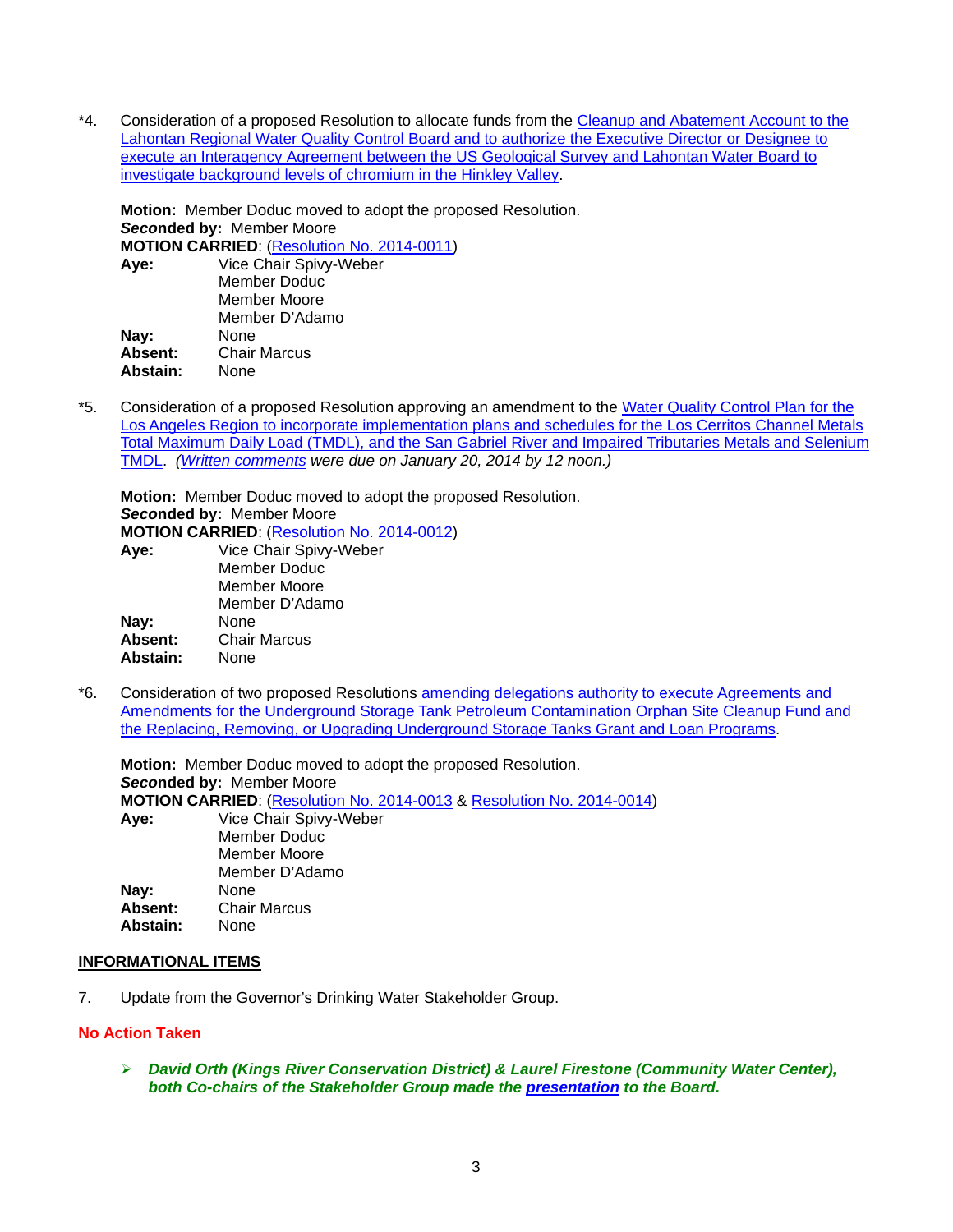## 8. Update on the [Proposed Transfer of the Drinking Water Program.](http://www.waterboards.ca.gov/board_info/agendas/2014/mar/030414_8.pdf) **PULLED**

9. [Draft maps of areas of concern for nitrate in groundwater as recommended in the SBX2 1 Nitrate Report to](http://www.waterboards.ca.gov/board_info/agendas/2014/mar/030414_9.pdf)  [the Legislature.](http://www.waterboards.ca.gov/board_info/agendas/2014/mar/030414_9.pdf) *(Staff Presenting: John Borkovich & Dorian Bellan) [\(Staff Presentation\)](http://www.waterboards.ca.gov/board_info/minutes/2014/mar/030414_9_staff_presentation.pdf)*

# **No Action Taken**

- *The following individuals made presentations to the Board.*
	- *Joe Karkoski & Clay Rodgers, Central Valley Water Board [\(Presentation\)](http://www.waterboards.ca.gov/board_info/minutes/2014/mar/030414_9_staff_presentation.pdf)*
	- *Tim Johnson, California Rice Commission [\(Presentation\)](http://www.waterboards.ca.gov/board_info/minutes/2014/mar/030414_9_johnson_presentation.pdf)*
	- *Darrin Polhemus, representing Central Coast Regional Water Board perspective*
	- *Parry Klassen, East San Joaquin Coalition [\(Presentation\)](http://www.waterboards.ca.gov/board_info/minutes/2014/mar/030414_9_esjv_klassen_presentation.pdf)*
	- *Parry Klassen, Central Coast Water Quality Coalition [\(Presentation\)](http://www.waterboards.ca.gov/board_info/minutes/2014/mar/030414_9_central_coast_klassen_presentation.pdf)*

## *Commenters*

*John Herrick, South Delta Water Agency Laurel Firestone, Community Water Center*

*The Board lost its' quorum at 11:50 a.m. with the departure of Vice Chair Spivy-Weber and Member D'Adamo and resumed its meeting at 1:15 p.m. with the return of Vice-Chair Spivy-Weber.*

# **Item 10 will not be heard before 1:00 p.m.**

# **BOARD WORKSHOP**

- 10. The State Water Board will hold a [Public Workshop to present an overview of projects funded through the](http://www.waterboards.ca.gov/board_info/agendas/2014/mar/030414_10.pdf)  [State Water Board Proposition 50 Integrated Regional Water Management Implementation Grants.](http://www.waterboards.ca.gov/board_info/agendas/2014/mar/030414_10.pdf) *(Staff Presenting: Erik Ekdahl & Leslie Laudon) [\(Staff Presentation\)](http://www.waterboards.ca.gov/board_info/minutes/2014/mar/030414_10_staff_presentation.pdf)*
	- *The following individuals made presentations to the Board:*
		- *Tracie Billington, Department of Water Resources*
		- *Elizabeth Kraft, Salinas Valley IRWM [\(Presentation\)](http://www.waterboards.ca.gov/board_info/minutes/2014/mar/030414_10_salinas_valley_presentation.pdf)*
		- *David Orth, Kings Basin Water Authority [\(Presentation\)](http://www.waterboards.ca.gov/board_info/minutes/2014/mar/030414_10_kings_basin_presentation.pdf)*
		- *Lynn Rodriguez, Watersheds Coalition of Ventura County [\(Presentation\)](http://www.waterboards.ca.gov/board_info/minutes/2014/mar/030414_10_ventura_presentation.pdf)*
		- *Mark Norton, Santa Ana Watershed Project Authority[\(Presentation\)](http://www.waterboards.ca.gov/board_info/minutes/2014/mar/030414_10_sawpa_presentation.pdf)*
		- *Jake MacKenzie & Judy Morris, North Coast Resource Partnership [\(Presentation\)](http://www.waterboards.ca.gov/board_info/minutes/2014/mar/030414_10_ncoast_presentaton.pdf)*
		- *Jane Gray, Santa Barbara Countywide IRWM [\(Presentation\)](http://www.waterboards.ca.gov/board_info/minutes/2014/mar/030414_10_santa_barbara_presentation.pdf)*
		- *Tim Carson, Northern Santa Cruz IRWM [\(Presentation\)](http://www.waterboards.ca.gov/board_info/minutes/2014/mar/030414_10_santa_cruz_presentation.pdf)*
		- *MaryAnn Skorpanich, South Orange County IRWM [\(Presentation\)](http://www.waterboards.ca.gov/board_info/minutes/2014/mar/030414_10_south_orange_county_presentation.pdf)*

## **INFORMATIONAL ITEM**

11. Discussion of Board Members' priorities and organizational issues. **PULLED**

**ADJOURNMENT** The Board adjourned at 3:50 p.m.